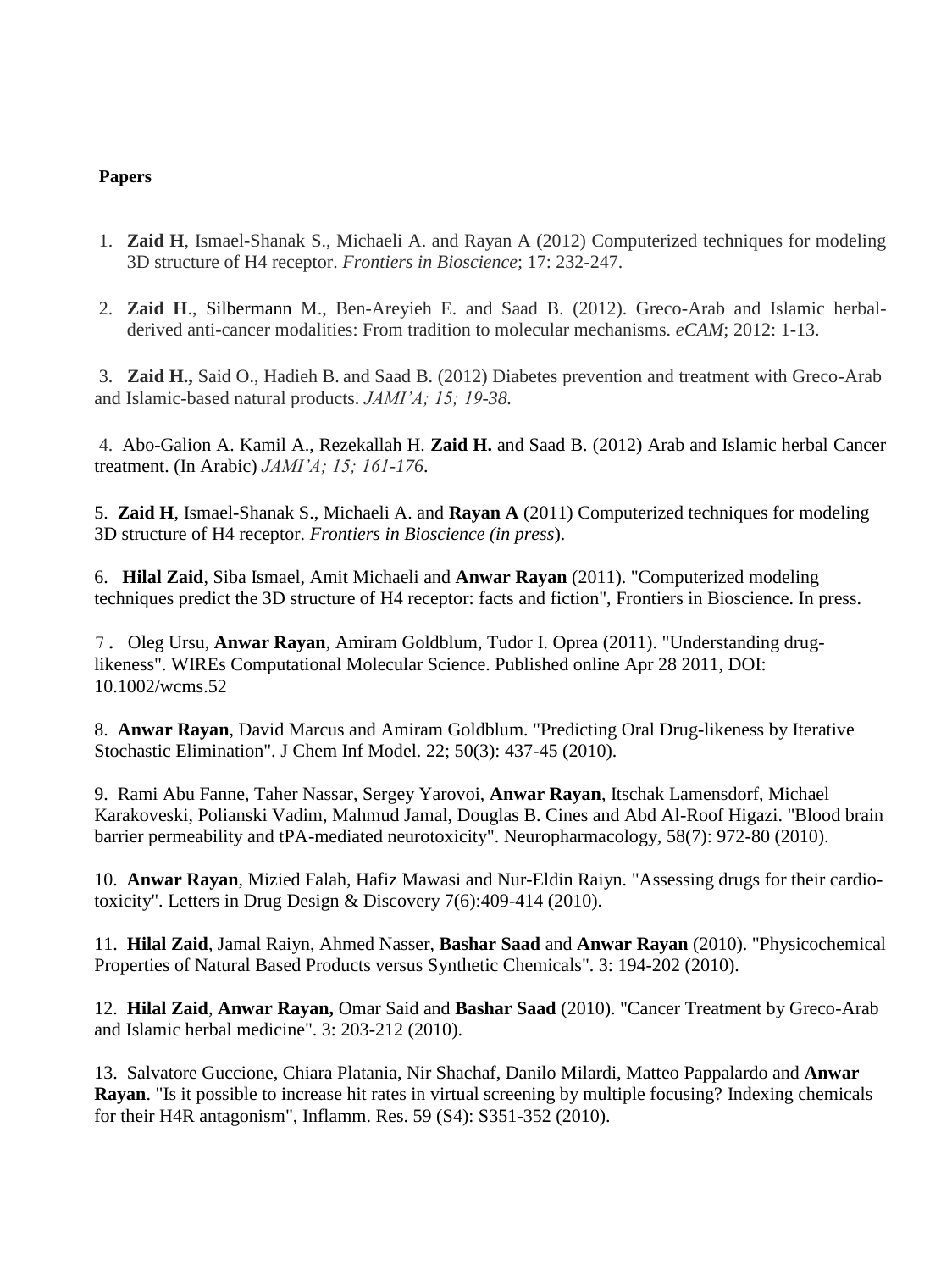14. **Anwar Rayan**. "Indexing drugs for their cardio-toxicity", Inflamm. Res. 59 (S4): S357-358 (2010).

15. **Zaid H** and **Saad B** (2010). Cancer treatment in the Arab-Islamic medicine: Integration of tradition with modern experimental trails. *JAMI'A,* 14, 13-40.

16. Guccione S., Platania C., Shachaf N., Milardi D., Pappalardo M. and **Rayan A**. "Is it possible to increase hit rates in virtual screening by multiple focusing? Indexing chemicals for their H4R antagonism", Inflamm. Res. 59 (Suppl 4): S351-S352 (2010).

17. Ursu O., **Rayan A**., Goldblum A., Oprea T.I. (2010). "Understanding drug-likeness". Review article in WIREs Computational Molecular Science. In press.

18. Aboul-Ata, A-A. E., Anfoka, G., **Zeidan, M**., and Czosnek, H. (2010). Diagnosis of Cereal Viruses in the Middle East. *Journal of International Virology*

19. **Rayan A**, "The utility of Intelligent Learning Engine in Drug Discovery Informatics", Proceedings of the British Pharmacological Society, 7(4): 26 (2010).

20. **Rayan A**, "New vistas in GPCR 3D structure prediction", J Mol Model, 16(2): 183-191 (2010).

21. **Zaid H**, Raiyn J, **Saad B** and **Rayan A**. (2010). Natural Likeness of Chemicals. *The Open Nutraceuticals Journal;* 3: 194-20.

22. **Zaid H** , **Rayan A**., Said O. and **Saad B** (2010). Cancer treatment by Greco-Arab and Islamic herbal medicine. *The Open Nutraceuticals Journal,* 203-212*.* 

23. Mizied Falah, Taher Nassar and **Anwar Rayan**, "A Simple Approach for Discriminating 'Cardio-safe' drugs from Non-safe ones". Bioinformation 3(9), 389-393 (2009).

24. **Anwar Rayan**, "New Tips for Structure Prediction by Comparative Modelling", Bioinformation, 3(6), 263-267 (2009)

25. **Anwar Rayan**, Mohamed Hegaze and Jamal Raiyn, "How Much Bovine Rhodopsin Crystal Structure is Useful for Modeling Human GPCRs? B2-Adrenergic Receptor as a Test Case", Proceedings of biosignals 2009, 291-298 (2009).

26. Jamal Rayan and **Anwar Rayan**, "How Much Sequence Identity Guarantee Good Models in Homology Modeling: Proteins from Serine Protease Family as a Test Case", Proceedings of biosignals 2009, 455-458 (2009).